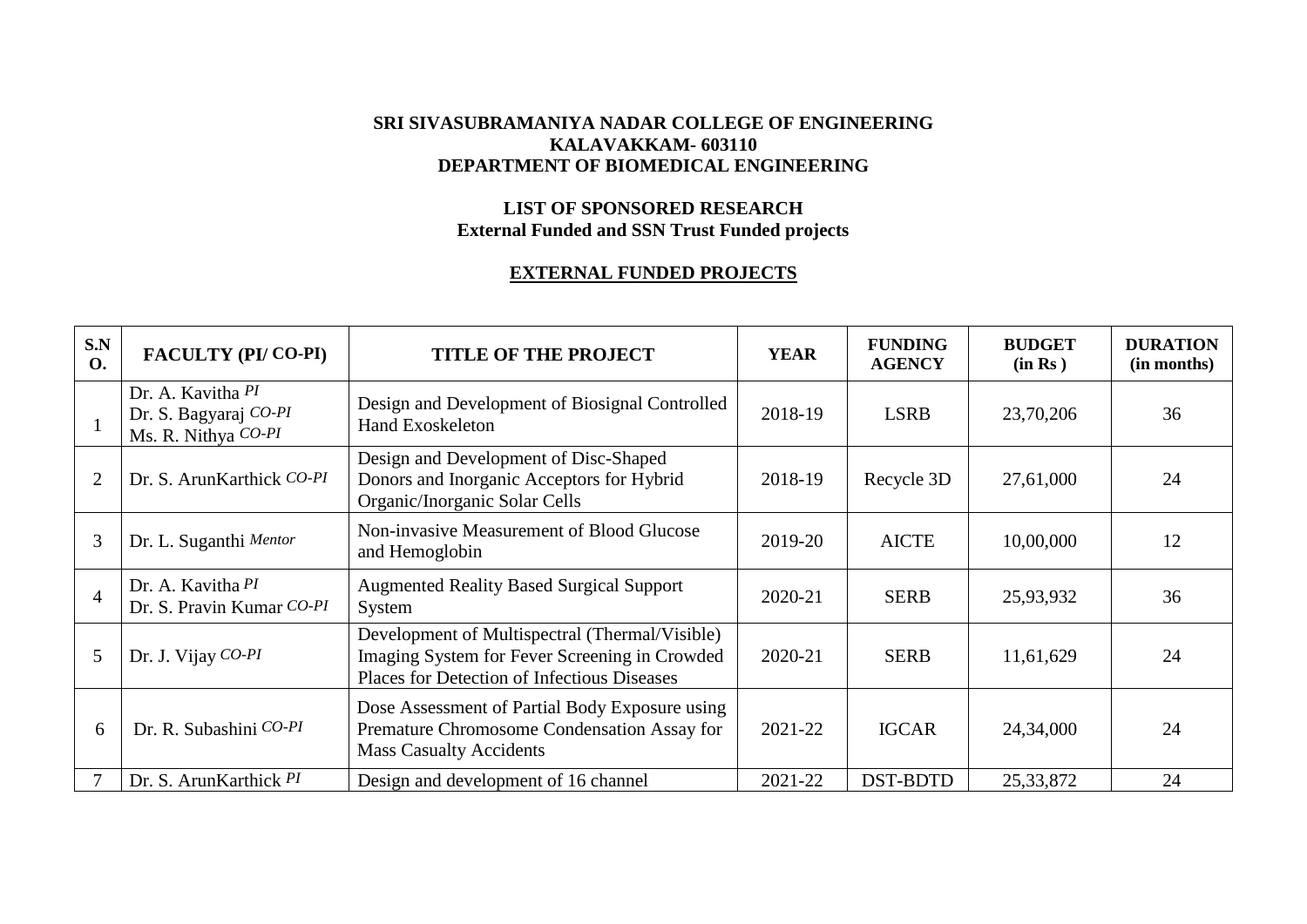|                           | Dr. Sachin CO-PI                             | functional Near Infrared Spectroscopy system for                                                                 |         |                 |           |    |
|---------------------------|----------------------------------------------|------------------------------------------------------------------------------------------------------------------|---------|-----------------|-----------|----|
|                           | Dr. S. Pravin Kumar CO-PI                    | measuring hemodynamics in Brain Prefrontal                                                                       |         |                 |           |    |
|                           |                                              | Cortex                                                                                                           |         |                 |           |    |
|                           | Dr. B. Geethanjali PI<br>Dr. V. Mahesh CO-PI | Enhancing Brain Cognition through Neuro-<br>Feedback model in Indian Children with<br><b>Learning Disability</b> | 2021-22 | <b>SERB-CRG</b> | 44,03,080 | 36 |
| <b>Total Grant in Rs.</b> |                                              |                                                                                                                  |         |                 | 19257719  |    |

## **SSN TRUST FUNDED PROJECTS**

| S.NO.                       | <b>FACULTY (PI/CO-PI)</b>                       | <b>TITLE OF THE PROJECT</b>                                                                                                                                             | <b>YEAR</b> | <b>BUDGET</b><br>(in Rs) | <b>DURATION</b><br>(in months) |
|-----------------------------|-------------------------------------------------|-------------------------------------------------------------------------------------------------------------------------------------------------------------------------|-------------|--------------------------|--------------------------------|
|                             | Dr. L. Suganthi PI                              | Design of FPGA based non-invasive glucometer<br>using Infrared LED techniques towards<br>continuous glucose monitoring                                                  | 2017-18     | 2,30,000                 | 17                             |
| $\mathcal{D}_{\mathcal{L}}$ | Dr. S. Bagyaraj PI                              | Development of an integrated continuous wave<br>near infrared spectroscopy and<br>surfaceelectromyography system for studying the<br>musclesduring different activities | 2017-18     | 3,11,000                 | 24                             |
| 3                           | Dr. S. ArunKarthick PI                          | Functionalised nasal filter for ABC filtration                                                                                                                          | 2018-19     | 6,65,000                 | 36                             |
| $\overline{4}$              | Ms. M. Dhanalakshmi PI                          | Design and development of Hi-Tech composite<br>blades for lower limb amputees                                                                                           | 2018-19     | 1,95,000                 | 12                             |
| 9                           | Dr. J. Vijay PI<br>Dr. S. ArunKarthick CO<br>PI | Design and development of wearable textronic<br>system for monitoring physiological<br>parameters                                                                       | 2018-19     | 3,40,000                 | 30                             |
| 10                          | Dr.Sachin Gaurishankar<br>Sarate PI             | EMG Analysis of cricket Batsman foreman<br>muscles while executing different phases of                                                                                  | 2019-20     | 4,50,000                 | 36                             |